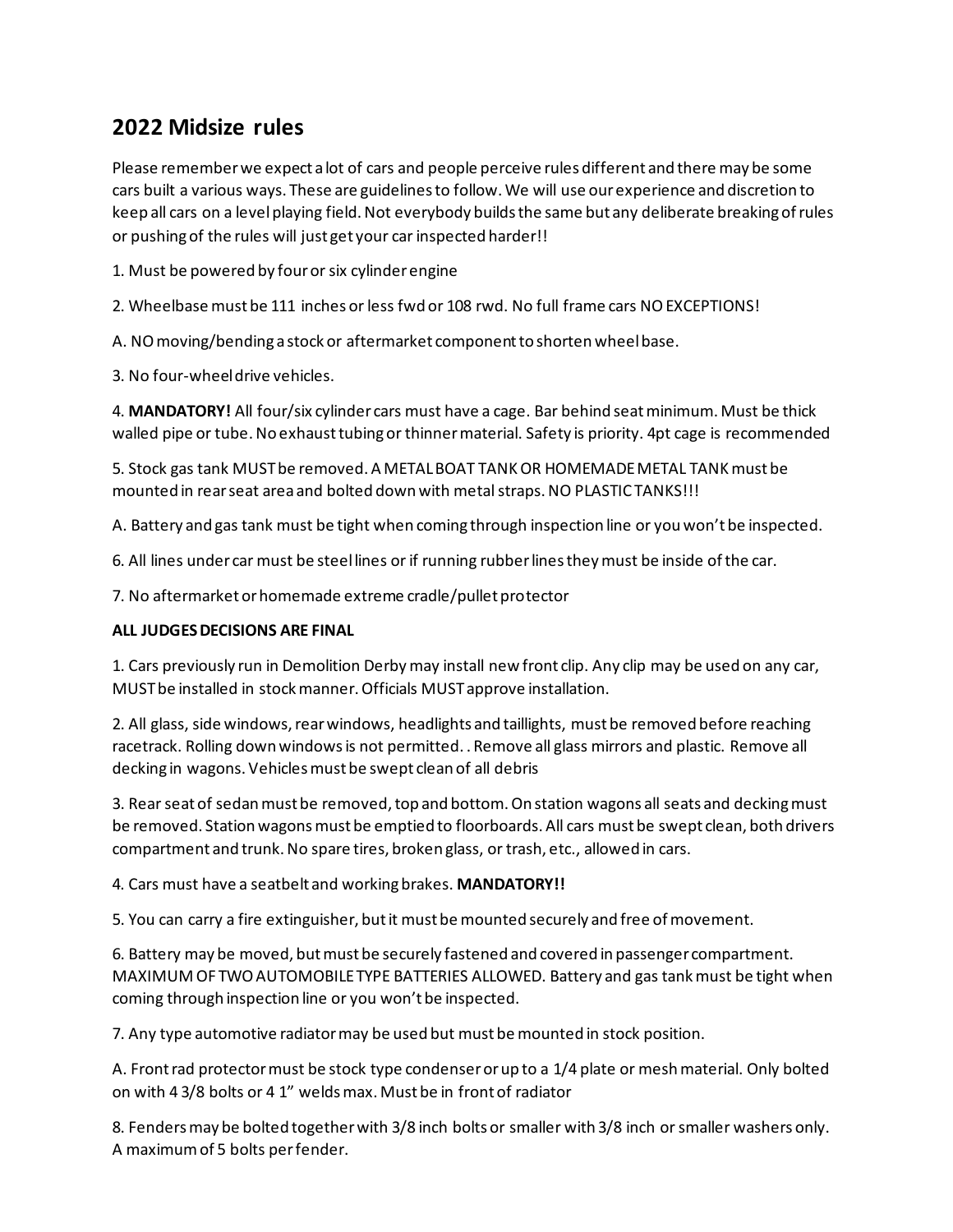9. All doors may be welded (Outside of body only), chained or wired. Straps cannot be larger than  $\frac{1}{4}$ thick and 3 inches wide on door shell (vertical) and 2 inches wide on window frame. You may beat top of doors down and may tack them in three places with a maximum of 1" weld each. Driver's door may be welded solid. Rest of doors 5" on 5" off. Can also have a 1/4 door plate for driver protection

10. No doubling of body panels allowed, no added metal allowed.

11. Patching floorboards, if you have to patch rusty floorboards you must cut out all the rust, overlap no more than 1" with same thickness as body material and sheet metal screws – no more than one every 4". No Welding to floorboards or firewall.

12. You may crease/enhance sheet metal body panels but do not fold and weld. No extra metal may be added.

13. NO OTHER BODY WELDS OTHER THAN WHAT IS LISTED ABOVE. THIS INCLUDES BODY SEAMS ANYWHERE ON THE CAR.

14. Unlimited 9 wire

### **HOODS AND TRUNKS**

MUST BE OPEN AT INSPECTION! So don't come to inspection line with hood bolted down….

#### **HOODS:**

1. Must have two (2) holes, at least four (4) inches in diameter on each side of carburetor – Not directly on top of carburetor. IF HOOD IS REMOVED, EITHER FAN BLADE MUST BE REMOVED OR FAN BELT MUST BE CUT.

2. On all cars, hoods, trunks, and tailgates may be secured with the following method: on front of car, two pieces of 1 inch all thread, NO SLEEVING, can remove rubber mounts bolt front two k member bolts solid no larger than six (6) inches O.D. and 3/8 inch thick, all threads MUST be mounted outboard of the radiator. In addition to all threads, 4 pieces of Angle iron that cannot be more than 3/16 thick or longer than 6 inches. Or 1 inch rod. Can be welded to strut tower 4" of weld max. So it would make it Two on each side of car, Total of 4 bolts or rods and 2 up front all threads holding the hood down or 9 wire. 6 total spots. Unlimited 9 wire can be used after inspection.

### **TRUNK:**

2 pieces of 1 inch all thread, with a washer no larger than six (6) inches O.D. and 3/8 inch thick, all thread may be mounted through deck lid and frame anywhere on frame. Do not angle rod to gain extra welding surface area. Unlimited 9 wire in this area also. Must have a 12" hole in trunk lid. Seams can also be welded 5" on 5" off

You may have rear window bar 2"X2"X1/4" MAX. IN SIZE, 6" max. on roof 4"X4"X1/4" FLAT PLATE TO ATTACH TO THIS BAR TOP AND BOTTOM and must be centered on front side drip rail on trunk no further back or forward (2" on each side). Weld to the strapping on your trunk. There must be 6" minimum distance (gap) from the top of this bar on the roof and halo bar…. This is the only location allowed for this bar.

### **BODY MOUNTS:**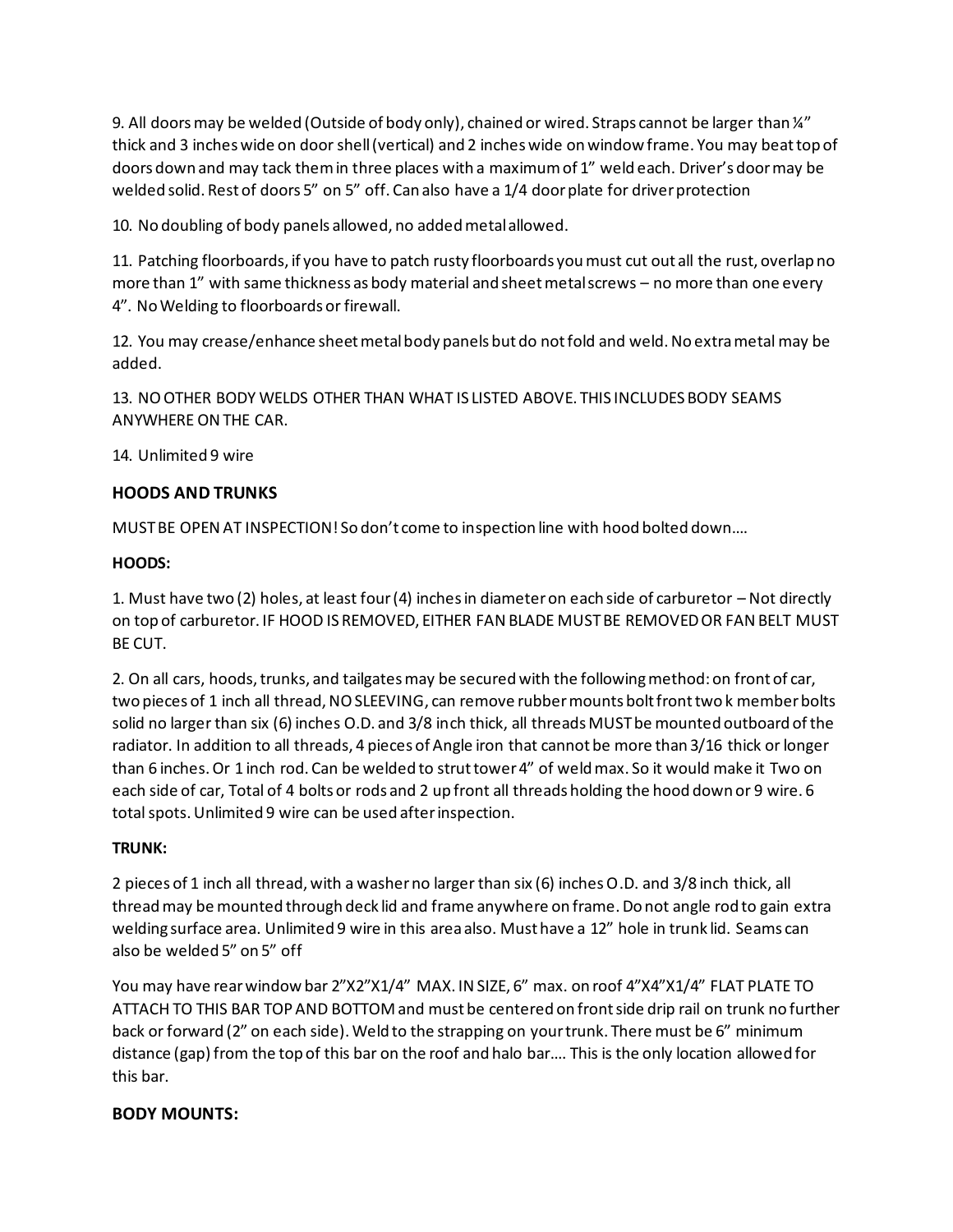1. All body mount bolts may be replaced with 1/2 inch O.D. bolts with a stamped washer. Do not take them out and place body on frame. If replaced, a gap of 1" minimum is mandatory between body and frame. Do NOT crush factory body bushings. All all-threads MUST have nut on top and bottom and NO welds. Front two can be replaced up to 1" and bolted solid.

4. A minimum of one chain or wire running from the outside (top) of roof down to the cowl or BAR DOWN TO DASH BAR OF CAGE on the front window is MANDATORY for safety. Maximum of two. 2. IF USING METAL STRAPS MAX. SIZE 2" WIDE X ¼" THICK, CAN GO TO FRONT DASH BAR OR COWL THEN TO TOP LIP AREA OF WINDSHIELD ONLY.

## **CAGE AND HALO BARS:**

1. All driver and passenger doors may be reinforced. You should have a six (6)-point cage, MININMUM OF A 4PT. CAGE. Cross bars may be ran as follows, one across dash, one behind front seats, you maybe have a gas tank protector no wider than 24" and must be at least 6" off floor. Do not extend into trunk area. Can have loop on gas tank protector and cannot be within 4" of rear window bar at the start of the show.

2. You can run four (4) down tubes, two (2) per side. These down tubes must mounted within the front door area and no farther than 12" behind seat bar.

## **FRAME**

1. DO NOT REWELD ENGINE CROSS MEMBER SEAMS OR ANY OTHER BRACKETS ATTACHED TO FRAME OR SHEET METAL under hood or trunk. NO CONCRETE!!! DO NOT WELD FACTORY HOLES UP; ALL FACTORY HOLES MUST BE OPEN FOR INSPECTION OF FRAME.

2. You cannot alter frame in any way other than specified in rules. Do not crease or reshape frame.

3. You may run one (1) wire or chain from frame rail to frame rail underneath back of car behind back tires/wheels.

4. You may put a bolt with a stamped flat washer thru frame to hold it together. Only one (1) per wheel opening must be loose during inspection. DO NOT weld washer. (Pinning of frame)

5. You may have four 4x6" plates 1/4 thick patch plates anywhere you like. Must be painted bright color so it's visible. If you cut the plates the cut piece cannot be used anywhere else. What you cut you lose.

## **BUMPERS:**

1. Any OEM or Homemade bumper is permitted, no extreme points!! Nothing more than what a Chrysler pointy would be. If it's too much we will make you cut it. NO GUSSETS OR BRACING. NOT TO EXTEND BEHIND OEM MOUNTING BOLT LOCATION ON FRAME. May use 2½" max. Round or square tubing. No thicker than % inch. No solid stock may be used. This can only extend into the frame a max. Of 6" to mount bumper. Will be drilled at 6¼" measured from the front edge of the frame on every car. You may use two (2) pieces of 4x4 1/4 plate to aid in putting bumper on. Fenders and bumper ends may be trimmed to allow for wheel clearance.

### **SUSPENSION**